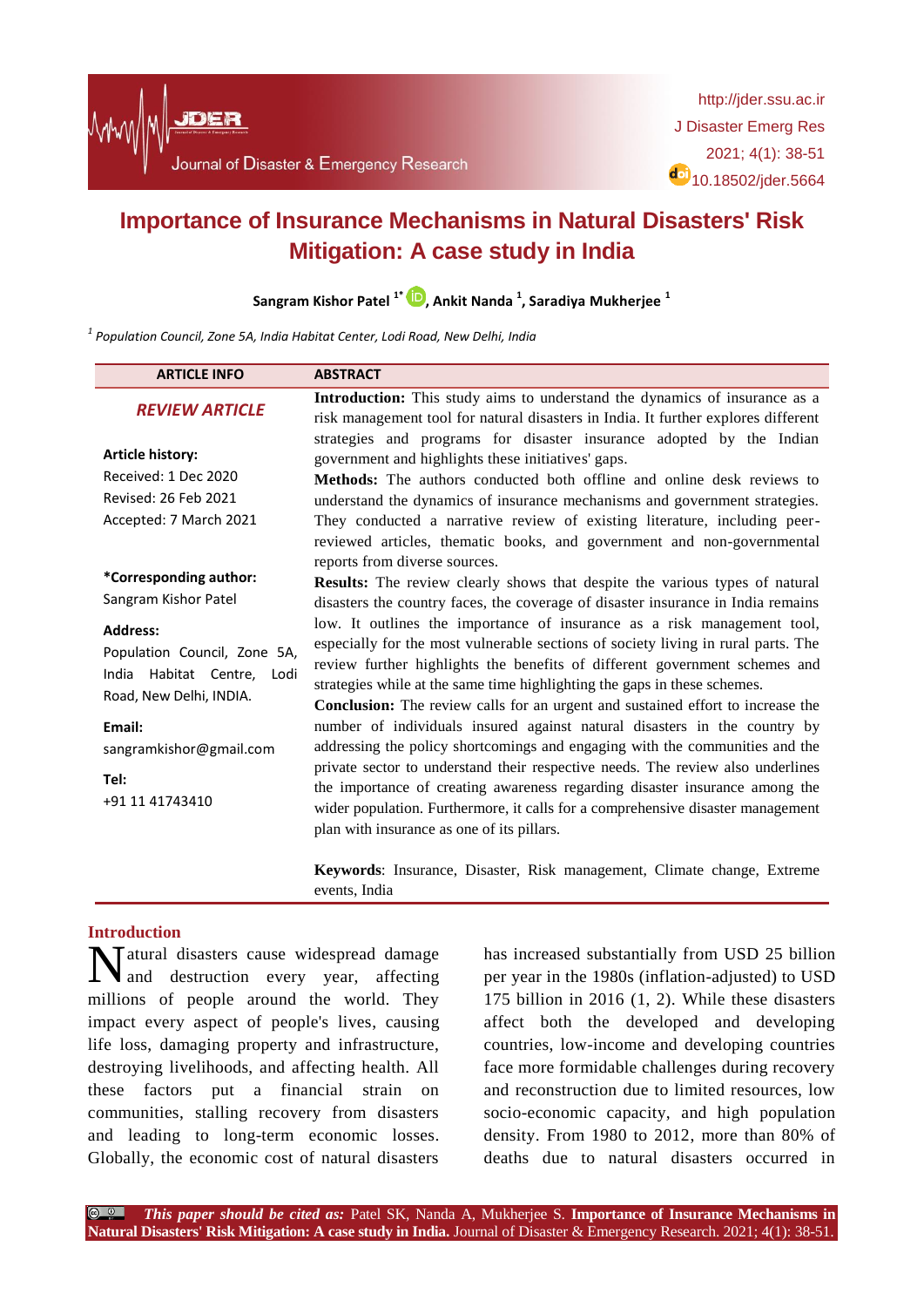developing or low-income countries, which faced far more debilitating recovery processes (3). The coping capacity of developing countries gets overwhelmed, individuals are forced to sell their limited assets like livestock, and governments are forced to divert limited resources away from health, education, and poverty reduction for the relief and reconstruction process. It leads to long-term negative impacts with interruption of economic activity, loss of employment, decreased governmental revenue, and increase in poverty levels. Considering the high economic impact of disasters, it becomes imperative for developing countries to strengthen their financial resilience to disasters (4).

Disaster Risk Management (DRM) is a means of building financial resilience to disasters and managing and mitigating different risks that emerge from these disastrous events (5). Transferring risk to a third party or a wider population through financial instruments designed for disaster risk mitigation is an essential aspect of DRM. Insurance is a financial instrument that helps spread the financial risk of a catastrophic event in exchange for a price (4). It is a risk covering device in which the insurer and insured enter into a contractual agreement where the insurer guarantees financial protection for a specified premium and reimburses the formerly agreed amount in case of specified loss (6). Insurance could be offered by private companies, public-private partnerships, or through a government-backed scheme. As Quarantelli (2006) stated, catastrophe can result in widespread destruction within the community and the neighboring areas while rendering the emergency response systems ineffective (7). A single company or a small country may fail to cover the wider population's risks in the event of a major disaster or a catastrophe, and thus reinsurance is used to transfer risks and distribute losses internationally (4). Disaster insurance becomes a means of covering losses incurred through disasters and catastrophic events and reducing disasters' severe financial impact on individuals and communities. Financial liquidity provided by insurance helps mitigate disasters' effects on food security, health and livelihood assets (6). It also reduces governments' burden by preventing the diversion of limited public resources away from important public services like health and education. However, benefiting from risk transferring schemes like insurance remains limited in developing countries, leaving large sections of its population vulnerable. The losses covered by insurance in the year 2016 shows this disparity between developing and developed countries, with only 11% of losses in Asia and 1% in Africa being insured losses, compared to 32% in Europe and 54% in North America (2).

India, with its varied topography and climate, India, large and densely populated coastline, and high poverty levels remain vulnerable to multiple natural disasters. The country has onesixth of the world's population, with most people dependent on nature-based livelihoods. About 40 million hectares of its land is flood-prone, and 68% of its agricultural land is drought-prone, with various other natural disasters like floods, cyclones, avalanches, and landslides causing repeated destruction in India (8). According to the United Nations Office for Disaster Risk Reduction (UNDRR), after United States and China, India is the third hardest hit nation from natural disasters. As per CRED and UNDRR, 79,732 people have lost their lives, and 1083 million people were affected in 321 incidences of natural disasters in India between 2000 to 2019 (9). Apart from causing death and destruction, these disasters have caused huge damage to the country's economy, with losses of over USD 80 billion between 2000 and 2019 (9). In the event of a disaster, people cope with the reducing risk through traditional strategies of borrowing money, selling assets, and diversifying their sources of income, but these strategies fail to alleviate the adverse impact of disasters on people's lives. Institutionalized risk management strategies for disasters remain inaccessible and underutilized with only 11% of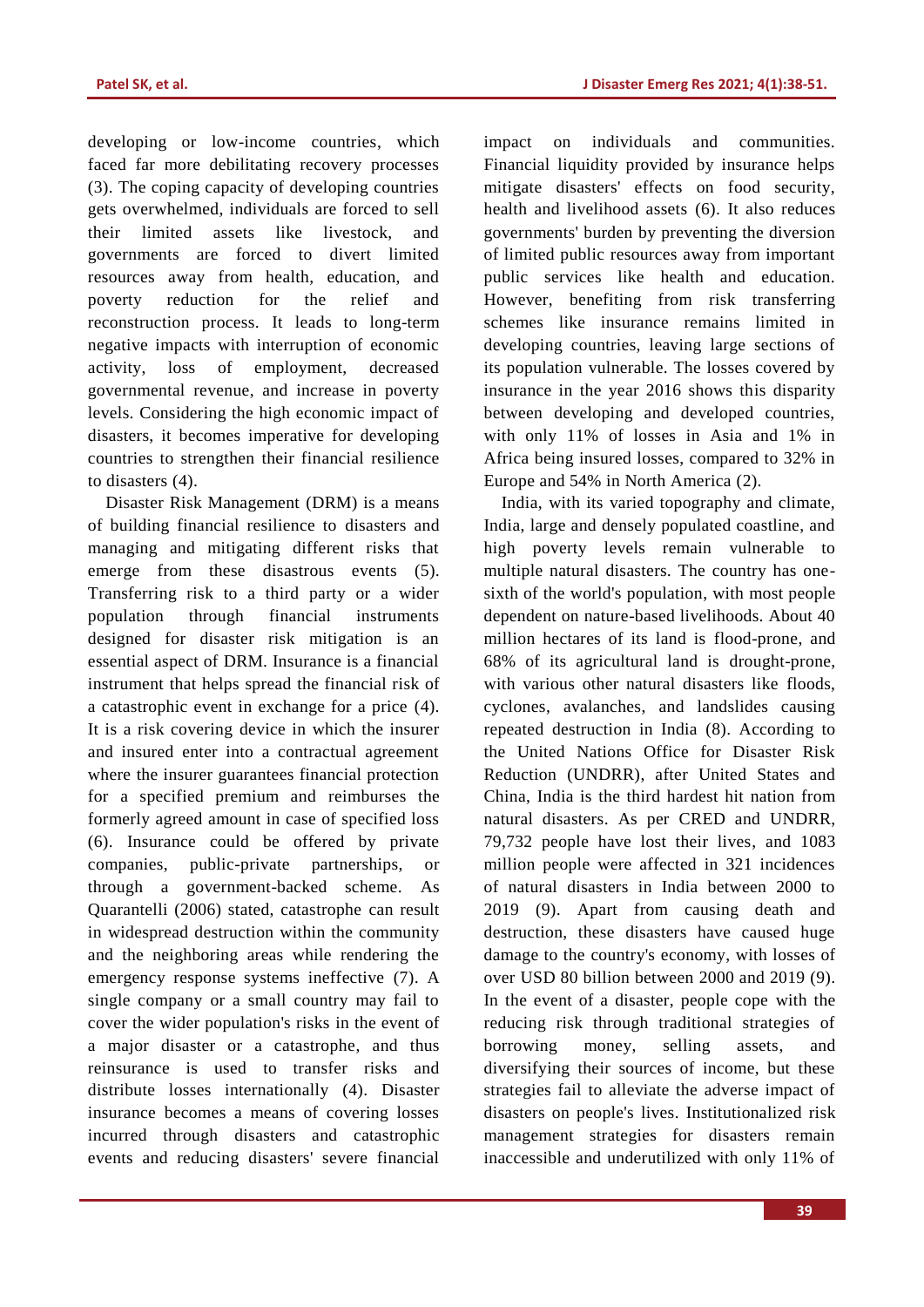losses between 1990 and 2016 being covered by the insurance sector (10).

However, limited comprehensive studies are available on the types of insurance risk management, its accessibility, and utilization in the context of different natural disasters in India. Considering these points going forward, this review study's main objective is to understand the dynamics of insurance mechanisms (e.g., crop, home, livestock, health, life, accidental and other insurances) related to disaster risk management. Besides, it explores the programs and strategies for insurance undertaken by the government in India and identifies the gaps. Further, this study tries to provide possible recommendations for the way forward. This review article contains six sections. Section 1 is about introducing and reviewing the article's literature, followed by section 2 as methodology. In section 3, we engage with the literature on insurance as a tool for risk management and its application across varied scenarios. In sections 4 and 5, we attempt to analyze the various types of insurance products in the Indian context and their penetration. Section 6 includes the discussions and conclusions as well as recommendations from the study.

#### **Materials and Methods**

To understand the insurance dynamics related to disasters, we conducted both offline and online desk reviews for this study. This review incorporates data from various sources, specifically peer-reviewed literature, thematic books, government and non-government agency reports, and thematic communication with people engaged in the insurance mechanisms. The primary research questions we followed were as follows: What is the empirical research available on the dynamics of insurance mechanisms related to natural disasters in India? The second line of inquiry examined the government's strategies on this and gaps associated with this. We searched for peerreviewed and grey literature through Google Scholar, PubMed, government websites, and search engines like google and Bing. The main keywords searched in different combinations were crop insurance, home insurance, livestock insurance, health insurance, life insurance, accidental insurance, climate change, natural disasters, disaster risk management, impact, resilience, adaptation, coping mechanism, policy, program, strategy, and India. We adopted the approach of narrative review and used thematic analysis to synthesize the literature. The narrative method of review allows researchers to effectively interpret, synthesize prior knowledge, and bring forth significant gaps in the subject matter (11, 12). This approach helped us understand the status of insurance and risk management of disasters in the country and underline the gaps and the potential of further research.

# **Conceptualizing disaster insurance – a risk management tool**

Benefits of insurance cover for disaster situations can be seen at three levels: i) at direct beneficiary level, i.e., people who are affected by disaster situations, ii) at the insurance company level, and iii) at the state or government level (Figure 1). The immediate outcome of insurance coverage at the beneficiary level includes improved disaster risk awareness, improved post disaster management, improved protection against disasters, reduced borrowings from informal sources, reduced out-of-pocket expenditure, and improved protection against loss of life, health, and property. These factors can result in improved economic status, enhanced agricultural proficiency, and speedy recovery from loss triggered due to disaster and can help ameliorate household members' and livestock's health and well-being. Next, the immediate outcome at the insurance company level includes improvements in financial products, investments, and better market gains. These can result in the broader client base. Immediate outcome of insurance coverage for disaster situation at state-level can be measured in terms of improvements in infrastructure,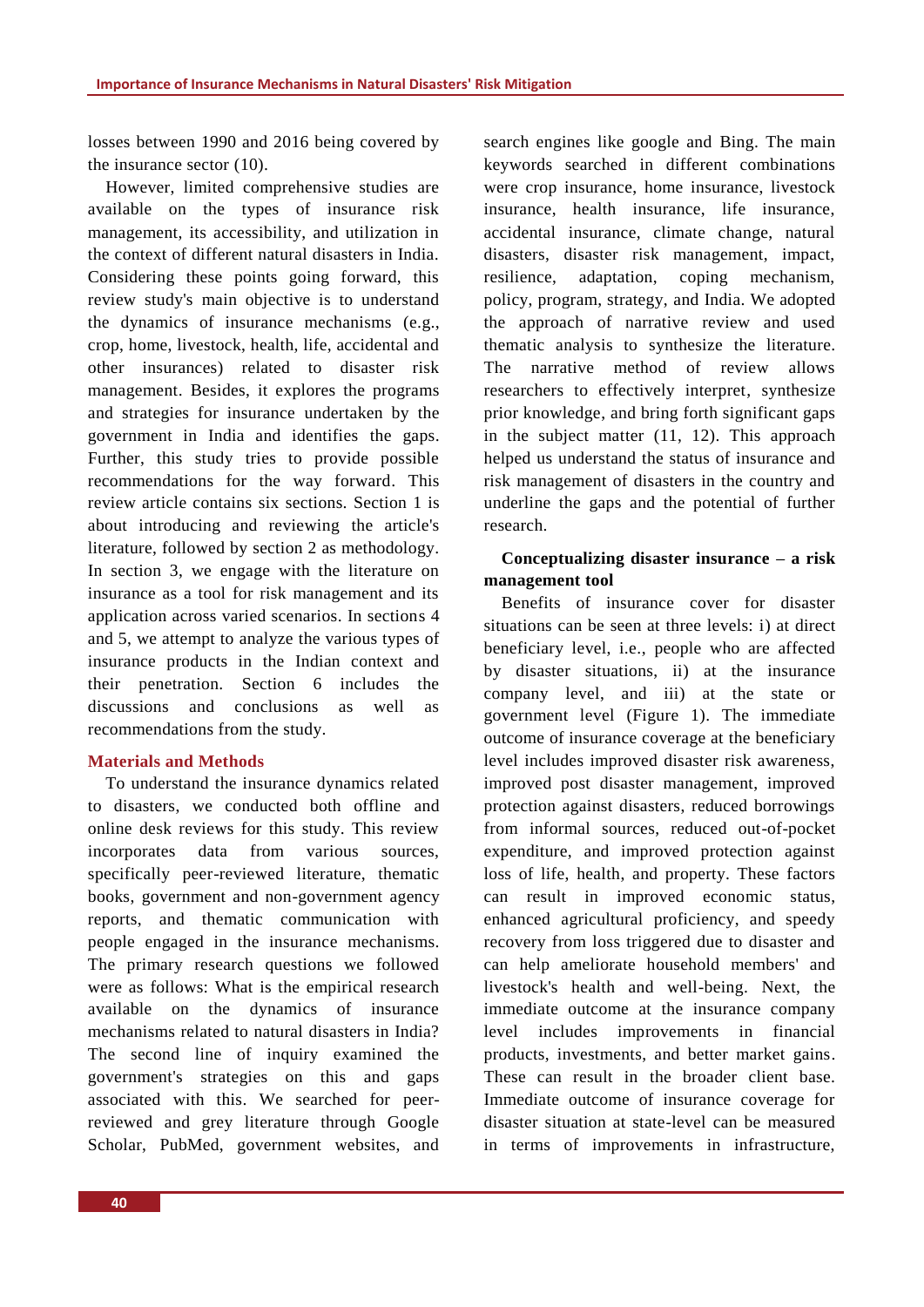better farm productivity, and post-disaster management that leads to reduced fiscal burden, better preparedness for shocks, and ultimately can lead to growth in the economy. With insurance in place, there is overall improvement in disaster risk management as measured by these outcome indicators.



**Figure 1.** Framework for the relationship between insurance and disaster risk mitigation

Risk management to hedge against disasters has been practiced by individuals and communities throughout the world. Low-income communities depend upon their savings, selling or mortgaging their assets, and acquiring loans from local money lenders in times of a disaster (13). In the agricultural sector, farmers have traditionally used different farming techniques based on the topography, soil type, and altitude of the farmland and have changed their practices based on their anticipation of timing and quantity of rainfall (14). These practices, while helpful, have failed to cover for the devastating impacts of natural disasters. Governments have historically tried to handle disasters expediently, focussing on post-disaster recovery rather than building resilience (15). However, even the immediate response to disasters and catastrophes has often been riddled with administrative inadequacies and breakdowns and hampered by delayed decision making and layered bureaucratic procedures, as highlighted by Sobel and Schneider case study of Katrina (16, 17). As natural disasters have increased, it has become imperative to manage and transfer the financial risks more efficiently. As a risk management tool, insurance has emerged as an effective tool to cover against financial loss. The financial loss could be direct (e.g., damage to house, car, or other property) or indirect (loss of life or limbs), and it is covered by a company or the government in return for an annual premium based on the risk assessment.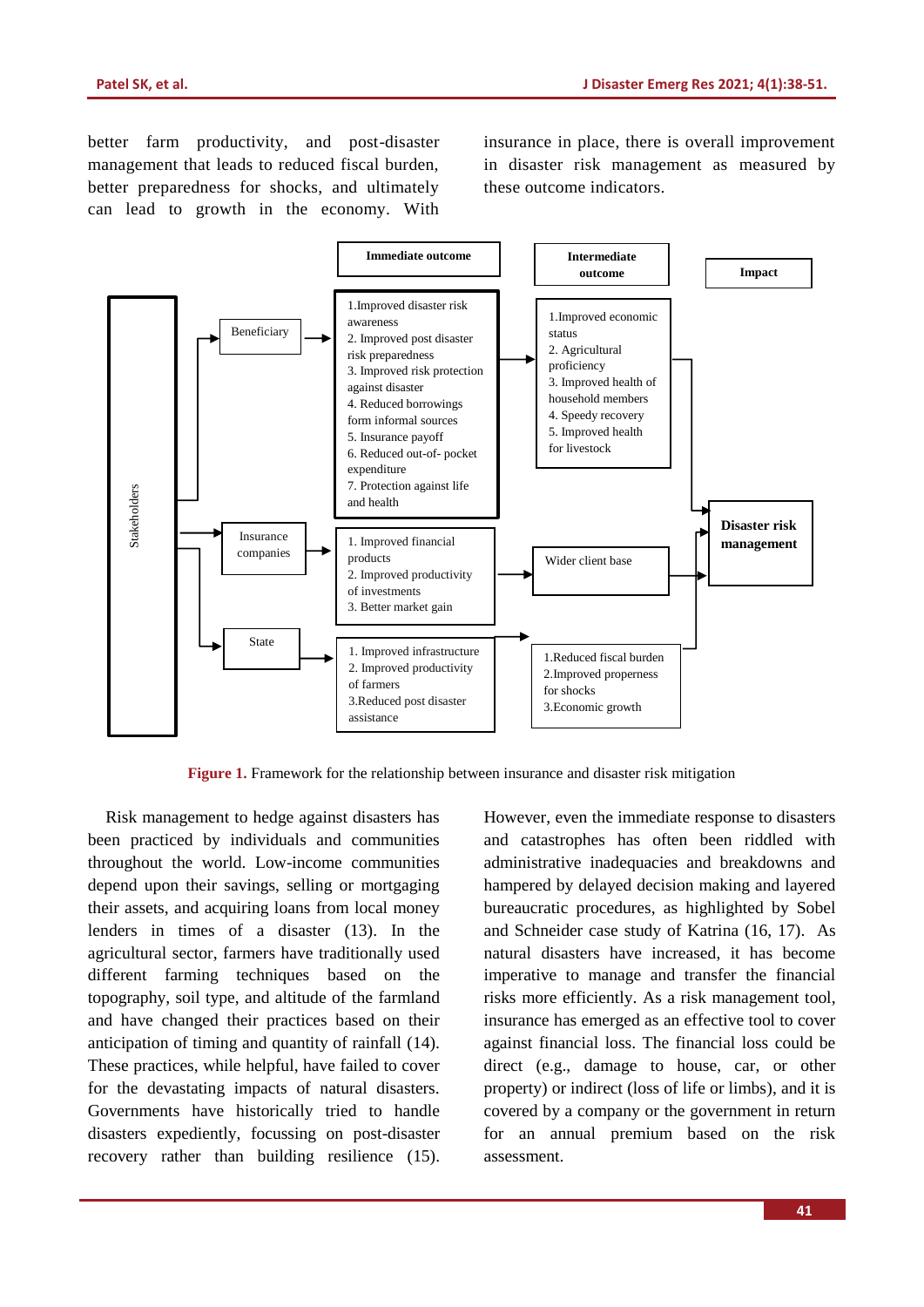Insurance products for disasters have traditionally been indemnity-based, i.e., providing coverage based on the loss incurred due to the disaster (14). It requires individual assessment of losses for each insured individual before compensation is paid out, resulting in high operational costs and delays in payment of compensation. Due to the high operating costs for the insurance provider and high premiums for the targeted low-income communities, these insurance products have low penetration in developing countries like India (18). A new insurance approach is based on indices or parameters based on specific and measurable parameters like rainfall, temperature, and wind-speed. Parametric or index insurance is designed based on the historical trends of a parameter, which are then matched with a corresponding economic loss so that any future change in the parameter can help calculate the potential loss (18). An example of index insurance is linking the quantity of rainfall to crop production and thus calculating the crop loss based on the variation in rainfall. For index-based insurance to be successful, it becomes necessary that large numbers of people are covered. In indexbased insurance, an area-wide approach is taken, and all the clients with the same policy in a specific and defined area receive the same amount of claim (14). The claim is processed automatically when a parameter exceeds a pre-determined threshold value. In index-based insurance, the claims are transparent as it is based on a publicly accessible index and a pre-agreed threshold level, thus reducing the probability of disputes (18). It also reduces operational costs as it does not require an on-field assessment of the damage. Low operational costs and automatic payments reduce the premium charged to the people and provide immediate relief after disasters, leading to better financial resilience.

Insurance targeted at low-income people and communities against specific hazards, and in exchange for regular premium payments proportionate to the cost and probability of risks involved, is called microinsurance (14). Along with insurance cover for assets during disasters, microinsurance is also used for health and life insurance (13). Microinsurance products can be indemnity-based or index-based. In the agricultural sector, traditional crop insurance is used in yieldbased crop insurance, taking into account damage caused due to multiple perils (14). Index-based insurance is in the form of index-based crop and livestock insurance and other weather-based index insurance policies. Due to its focus on low premiums, large coverage, and risk protection, microinsurance can help low-income households and farmers with access to post-disaster liquidity (13). Moreover, index-based microinsurance can provide this access to liquidity much sooner after the disaster as there is no need for on-site assessment. This helps economically disadvantaged communities to cope with disasters by securing their livelihood and rebuilding their lives.

Insurance has emerged as an essential tool for risk transfer, and with products like index-based insurance, many people can be covered and provided with faster relief after a disaster. Despite this, there remain two concerns – access for remote and poor communities and protection for the insurance provider in case of a large-scale disaster. For insurance to be viable and successful, it needs to be accessible to the people in rural and remote areas prone to disasters. One way of ensuring access is to link insurance schemes with existing infrastructure in rural areas. Bancassurance can be employed by using existing banking infrastructure and banking customer databases to provide indexbased insurance to people (14). Besides, it provides a current market base for the insurance provider and reduces the risk of moral hazard and adverse client selection (14). Insurance providers can access global insurance markets for reinsuring their risks and spreading them globally (4). It will help in hedging against the risk of large-scale claims in case of a massive disaster.

#### **Indian scenario**

# **Crop insurance**

Agriculture in India is still exceedingly dependent on rainfall for irrigation, making it highly vulnerable to extreme weather conditions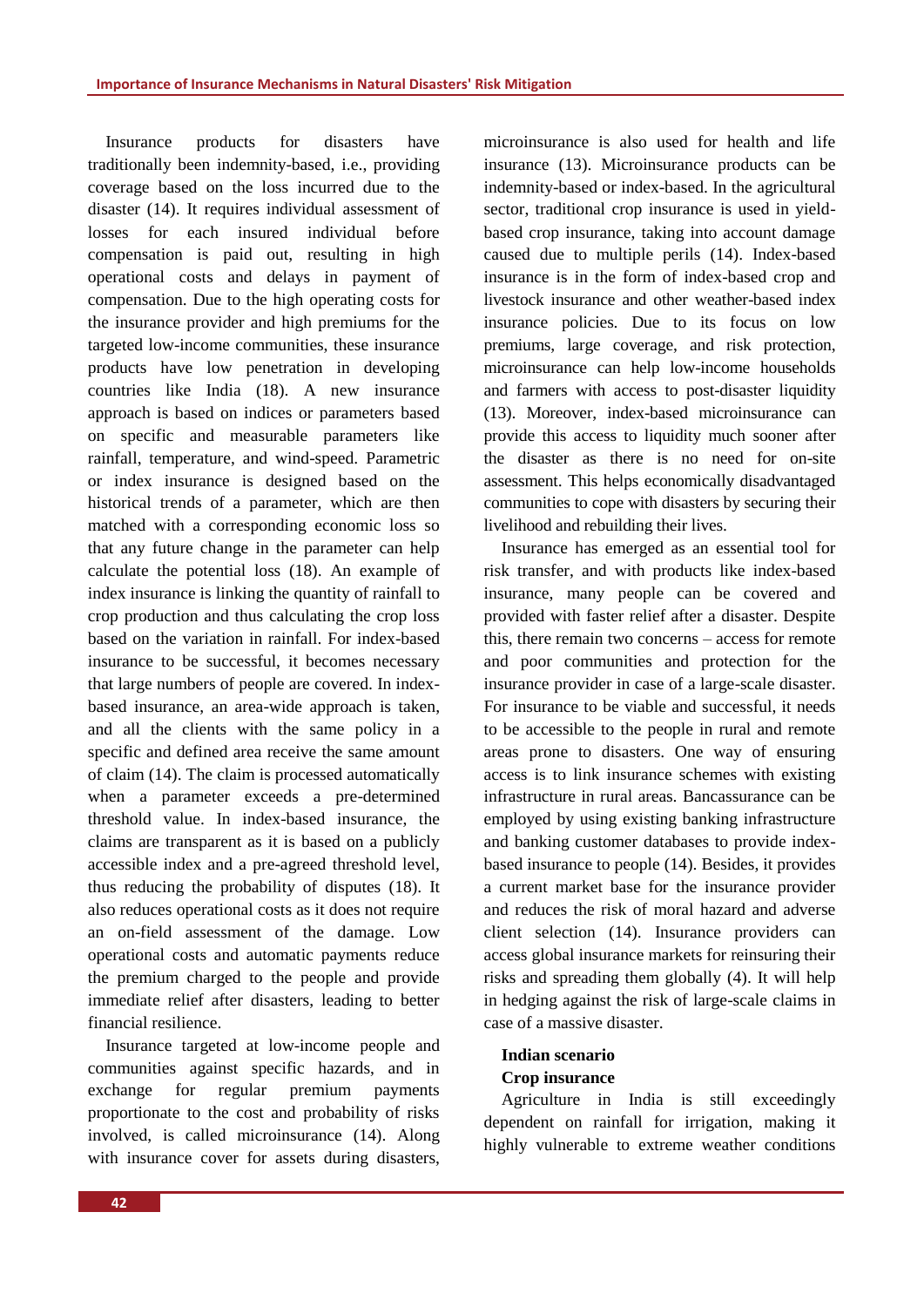such as floods, cyclones, droughts, and heatwaves. Extreme events aside, even small changes in the amount of rainfall and its patterns affect agricultural output quantity. In 1985, the first countrywide crop insurance scheme, called the Comprehensive Crop Insurance Scheme (CCIS), was introduced (19). The scheme covered cereals, pulses, oilseeds, and decisions on its implementation was left to state governments; however, once implemented, it was a compulsory scheme for farmers (20). It was replaced by the National Agricultural Insurance Scheme (NAIS) in 1999, which was run by the government-owned Agriculture Insurance Company of India (AIC) (14). NAIS was also a compulsory scheme and covered commercial crops like sugarcane and cotton apart from cereals, pulses, and oilseeds (20). It was amended to Modified National Agricultural Insurance Scheme (MNAIS) in 2010 to reduce claim settlements' delays. Multiple pilot schemes were launched, and in 2003, ICICI Lombard-BASIX was the first weather index-based insurance scheme (WIBIS) to be launched in Andhra Pradesh (14). It spurred more private investment in crop insurance, and multiple weather index-based schemes were launched in the years since. Despite all these schemes, insurance penetration in the sector remained low due to high premium rates and prolonged delays in assessment and settlement of claims (19).

A new crop insurance scheme called the Pradhan Mantri Fasal Bima Yojana (PMFBY) was launched in 2016 to provide better insurance coverage and financial support to the farmers (19). The scheme also focussed on providing a stable income to farmers and to encourage them to adopt modern agricultural practices. It is implemented by Agricultural Insurance Company (AIC) along with other public and private insurance companies. The scheme is implemented on an area approach basis, wherein it is assumed that all farmers in a defined area incur similar production costs and earn similar income for a particular crop (21). It is further assumed that all farmers face identical risks in a defined area and thus incur similar losses in a natural disaster. PMFBY covers farmers for loss of yield of a standing crop in case of natural disasters like droughts, floods, cyclones, landslides, lightning, and more (21). It also covers losses incurred in case farmers are unable to sow due to extreme weather conditions. It does not cover risk due to theft, war, riots, and destruction of crops by domestic or wild animals. The premium to be paid by the farmer is fixed at 2% of the sum insured or the actuarial rate, whichever is lesser, for the Kharif season (Kharif crops are the crops which are sown at the beginning of the rainy season, e.g., between April and May) and 1.5% for the Rabi season (Rabi crops are the crops that are sown at the end of monsoon or the beginning of winter season, e.g., between September and October). For commercial or horticultural crops, the same rate is fixed at 5% (21). PMFBY mandates that claims be paid within 3 weeks after the yield data is received to reduce the time in processing claims.

The number of insured farmers has increased from 47.5 million to 57.2 million between 2015-16 and 2016-17 after the implementation of PMFBY (19). There has been an increase in farmers' coverage in both Kharif and Rabi seasons, with an overall increase of 20.4 percent. PMFBY has also resulted in a 6.5 percent increase in the area under coverage as it has increased from 53.7 million hectares in 2015-16 to 57.2 million hectares in 2016-17 (19).

#### **Livestock insurance**

Livestock keeping forms an crucial part of the rural economy. It is an important source of livelihood for people in rural India, especially the poorer sections of the population surviving on subsistence consumption (22). In multiple disasters across the country, from the floods in Kashmir in 2014 and cyclones in 1999 and 2013 in Odisha, many livestock perished. India has the secondlargest livestock population globally, but only 6% (excluding poultry) of those were insured by 2011 (23). Livestock insurance can act as an important risk management tool for deaths due to the spread of diseases and natural disasters like floods, cyclones, and droughts.

Livestock insurance could either cover all livestock or have separate policies in the form of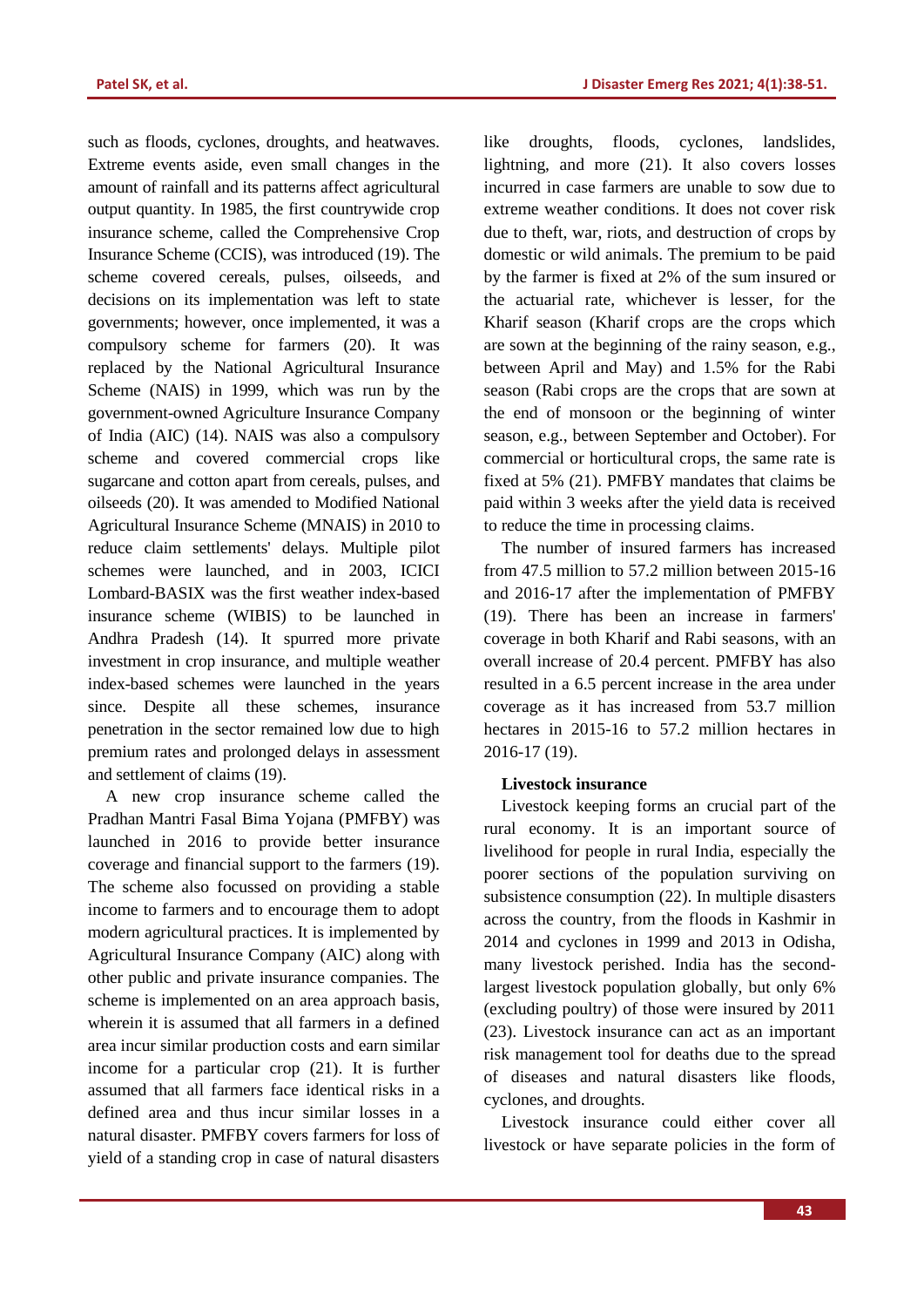cattle insurance, sheep and goat insurance, and poultry insurance. The Livestock Insurance Scheme was launched as a pilot in 2005-2006 and has been implemented regularly since 2008, focusing on crossbred and high-yielding cattle (22). Multiple organizations provide livestock insurance across the country. United India Insurance Company offers a Cattle and Livestock Insurance policy covering multiple risks, including death or disability due to lightning, flood, and cyclone. The Oriental Insurance Company covers risks from natural disasters for private owners and institutions like dairy farms and co-operatives. Other organizations like New India Assurance Company, Bajaj Allianz General Insurance Company, and National Insurance Company also provide livestock insurance. Schemes vary across insurers, with some covering all livestock and some focussing on cattle or poultry or fisheries. Premiums charged by the insurer depend upon multiple factors, including the animal's age, breed, and current market value (24).

#### **Home insurance**

Natural disasters cause widespread destruction of property, and one's home is the most valuable property for most people in India. The insurance cover for homes in case of a disaster can be the difference between individuals being pushed into poverty or recovering and rebuilding their lives. The Gujarat earthquake in 1999, floods in Mumbai in 2005, the Uttarakhand floods of 2013, and multiple other disasters have caused widespread destruction of homes, leaving thousands of people homeless and with no means to rebuild their houses. Home insurance can act as an important risk management exercise that can help people cope and recover after disasters.

Home insurance policies are available for both homeowners and renters and can include either the property, its contents, or both. Multiple public and private sector organizations like New India Assurance Company, ICICI Lombard, Bajaj Allianz, and State Bank of India (SBI) offer home insurance policies. Policies protect against the risks of multiple eventualities, including coverage from natural disasters like earthquakes, floods, lightning, and cyclones. Most insurance policies are shortterm, requiring yearly renewal, with only a few organizations offer long-term policies. Despite multiple policy options, insurance coverage remains low, especially in rural areas, due to lack of access and affordability (25).

#### **Life and accident insurance**

Life insurance and accident insurance are the two most important forms of insurance. Loss of life has an emotional and psychological impact and a significant financial impact on the kin of the deceased. Similarly, accidents can lead to loss of limbs or serious injury, making an individual immobile and unable to earn a living. Death and injury are common events during natural disasters and can leave the family members affected in financial peril, especially among poor households. Term Insurance, Whole Life Insurance, and Endowment Policies are some of the different life insurance policies. Term insurance is for a fixed term, usually up to 30 years, has a very low premium, and the dependants claim the policy only in the case of death during the period (26).

Whole life insurance guarantees payment to the dependents at the time of death of the insured and has a higher premium than term insurance. Endowment policies have a saving or an investment aspect along with the death cover. Besides, the claim is made at the time of death or on completion of the term. It has a higher premium as compared to other kinds of insurance policies. Most life insurance schemes cover death due to natural disasters, and some also cover a partial or complete disability due to accidents. Life Insurance Corporation of India, State Bank of India, ICICI Prudential, and Bajaj Allianz are some organizations offering life and accident policies across the country (26).

Microinsurance policies for life and accidents are also offered for people belonging to lowincome households. Microinsurance policies in life and disability insurance are common due to low moral hazard, easy verification, and one-time payment (27). Government offers multiple low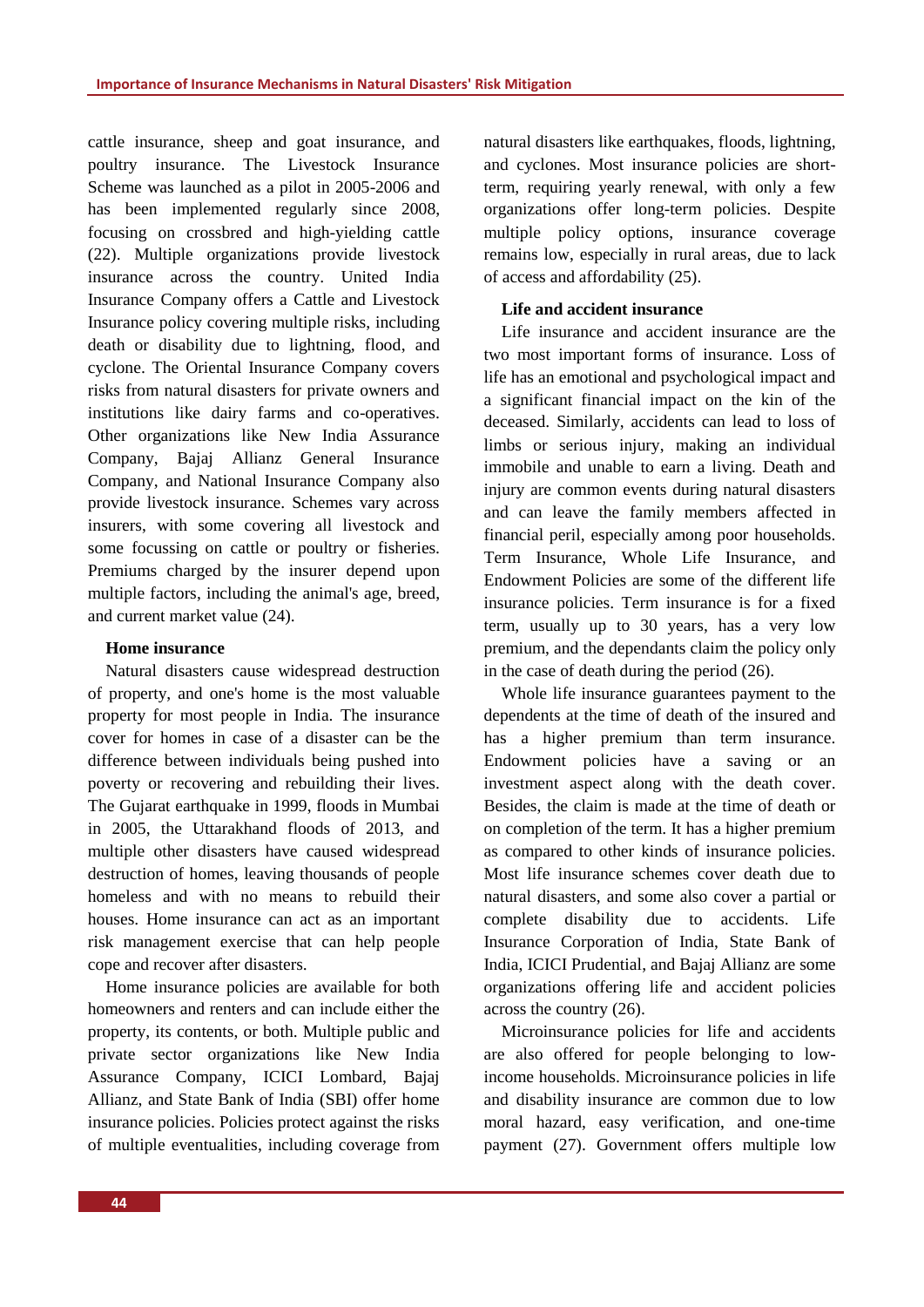premium schemes like Pradhan Mantri Jeevan Jyoti Bima Yojana (PMJJBY) and Pradhan Mantri Suraksha Bima Yojana (PMSBY) (28, 29). PMJJBY is a life insurance scheme covering death due to any reason, including natural disasters, and is renewable annually. The scheme is open for anyone between the age of 18 and 50 and covers an individual for 2 lakh rupees on a premium of 330 rupees per year (28). PMJJBY is unique compared to other schemes as it also covers death in case of suicides. PMSBY is an accidental insurance coverage scheme covering both injury and death due to accidents, including natural disasters. It provides a cover of 2 lakhs for death and permanent disability and a cover of 1 lakh for partial disability.

Moreover, the scheme is renewable annually and charges a premium of 12 rupees per year (29). Edelweiss Tokio, HDFC, Bharti AXA, TATA AIA, and others offer multiple private sector microinsurance schemes. Edelweiss Tokio offers Life – Raksha Kavach scheme, which can be utilized by anyone between 18 and 50 years of age with the minimum sum insured of 5000 rupees.

### **Other insurance schemes**

Insurance schemes are also based on a partneragent model in which private or public insurers offer an insurance product in collaboration with a community-based organization or another Nongovernmental Organization. VimoSEWA and Afat Vimeo are schemes based on the partner-agent model and have played an important role in risk management during disasters by providing different microinsurance products.

VimoSEWA is a scheme offered by the Self-Employed Women's Association (SEWA), founded in 1972 as a union for informal economy workers (30). SEWA offers an integrated microinsurance scheme called VimoSEWA which provides cover for life, health, and property and disaster cover (13). It started operations as a full insurance provider but shifted its model to a partner-agent model after encountering multiple financial issues. It has partnered with various organizations to provide different products, AVIVA for life policy, and ICICI Lombard for health, assets, and accidental death policies (30). It offers an innovative package by providing integrated insurance covering life, assets, accidental death, and health under a single package (30). It reduces risk substantially, as a single package covers all risks and limits people not opting for one or the other insurance.

AfatVimo is a scheme designed on the partneragent model by All India Disaster Mitigation Institute (AIDMI), which covers life risks, trade stocks, houses and assets, and other livelihood assets. It covers the policyholder on the total potential benefit of \$1,560 on an annual premium of \$4.50 (31). It covers risks for 19 types of disasters, including fire, floods, earthquakes, cyclones, and landslides. It has partnered with Life Insurance Company of India to provide life insurance products and has provided non-life products in partnership with United India Insurance Company (31). Like VimoSEWA, AfatVimo also offers an integrated Life and Non-Life policy. Apart from this, AfatVimo also focuses on raising awareness among the lowincome communities about insurance benefits. It also played a prominent role in providing postdisaster liquidity in the aftermath of cyclone Phailin in 2013 (32).

#### **Insurance penetration in India**

The penetration of disaster insurance is intrinsically linked to the overall uptake of insurance in the country. As stated above (in section 3), high operational costs and the corresponding high premiums and low level of awareness about the different insurance products can be attributed to the current low penetration (18). In recent years, there has been an effort by the Government of India to make insurance more accessible and affordable for the masses of the country, but still, the penetration remains low. Insurance penetration is measured in terms of insurance premium as a percentage of the country's Gross Domestic Product (GDP) (33). Life insurance penetration has only increased from 3.17% of GDP in 2005 to 3.40% of GDP in 2016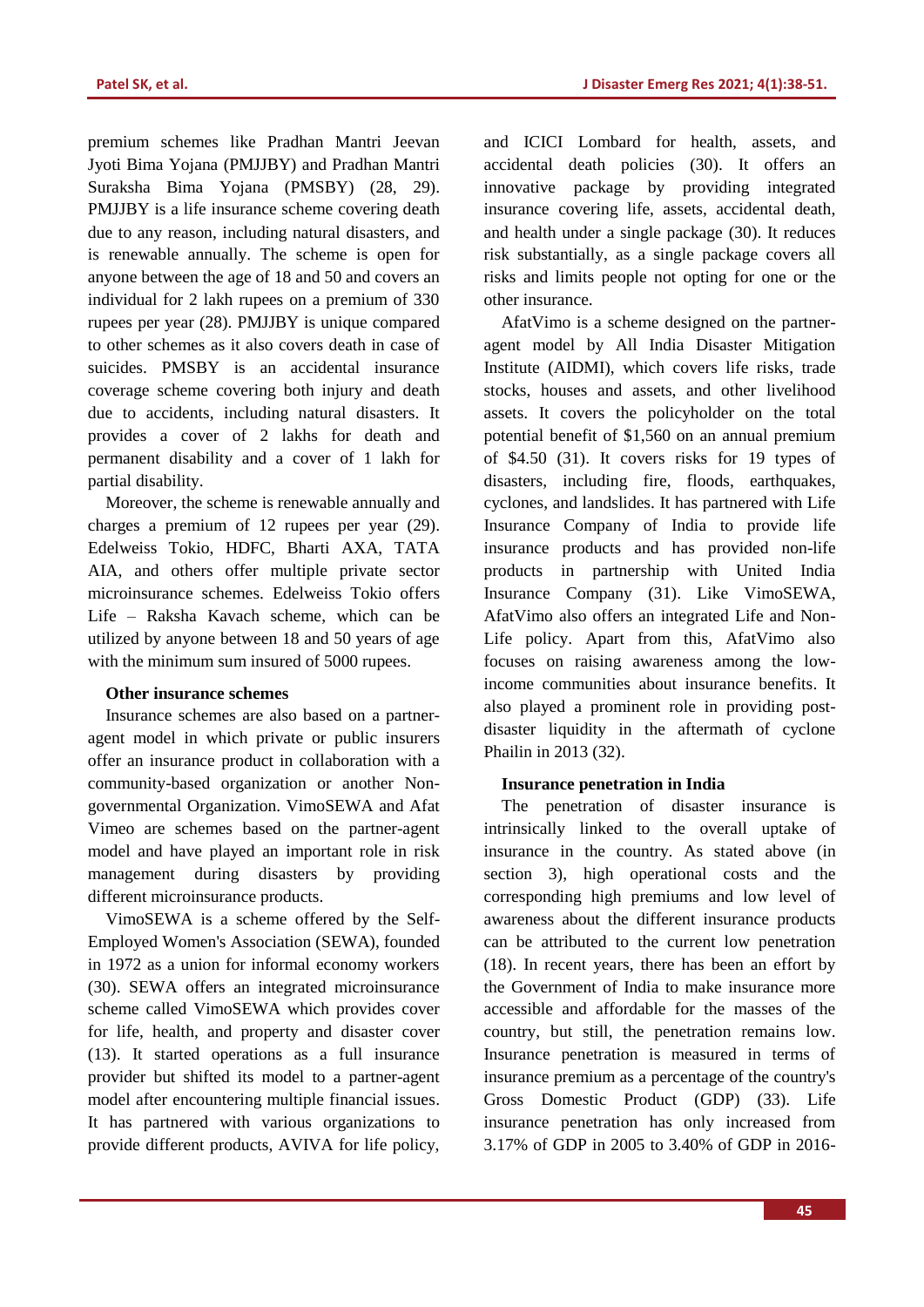2017 (34). Life insurance density is defined as the per capita spending on insurance, and it has increased from \$14.7 in 2002 to \$52 in 2013 but remains low compared to other countries (33). The low uptake of insurance affects people in rural areas as their livelihoods are dependent on natural resources and thus prone to be affected by natural disasters. General insurance or non-life insurance products have even lower penetration as India spends \$11.5 per capita compared to \$102 in Russia and \$153 in China (35). Only 29% of households have at least one member covered with health insurance, with only 20% of women and 23% of men covered within the age of 15-49 (36). Andhra Pradesh has the highest percentage of households with at least one member covered under health insurance at 75%, while Lakshadweep, Jammu & Kashmir, and Manipur have the lowest proportion of such households with less than 5% (36).

The reasons for the low penetration of insurance in India are manifold. The penetration of Non-Life or General Insurance remains even lower as access is still limited to large cities. General insurers have 57% of their branches in tier-I cities, and private insurers have 96% of their branches in large cities (37). There is a lack of knowledge about disaster insurance and a flawed mindset where people think that these perils will not affect them. It is especially the case in areas not frequently prone to natural disasters. In nonlife insurance products, there remains pricing concerns and lack of innovative products according to people's varied needs in different regions (37). A study shows that one of the major reasons for low penetration in rural markets is the unavailability of insurance products according to rural needs (38). There is also a lack of trust in private insurers, especially in rural areas, due to a traditional mindset that looks at private companies with suspicion (38). Index insurance for farmers has tried to overcome these limitations, but it has its drawbacks. As the payments are made based on a presumption that all clients in an area suffer equal loss in a disaster event, it can vary from the farmer's actual loss (18). The payments could be higher than the loss suffered at times, or it can be lower and insufficient to cover the loss. It is also not suitable for complex risks, which cannot be easily measured. Risk such as drought can be easily covered, but disasters like flash floods, cyclones, and sea surges are much more complex, and the damage cannot be directly related to a parameter  $(14)$ .

New insurance schemes like PMFBY also have some limitations. The capping on premium rates was removed, and the actuarial premium rates have not gone down as expected; instead, they have increased (19). In 2016-2017, the claim to the premium ratio for PMFBY reached an unsustainable level of 121%, and it was even higher for PMSBY at 170% (39). It has caused the insurance companies providing the schemes to call for a major increase in premiums for both the schemes (39). PMFBY also fails to cover the risk of price volatility in agricultural products as it is an entirely yield-based scheme and farmers continue to be at the mercy of markets for their income. There have also been delays in payment of claims by the insurance companies who have argued that they have not been provided subsidies from the state government as promised (19).

# **Conclusion**

The study shows that while India remains vulnerable to multiple types of natural disasters causing large-scale destruction, its population's financial resilience remains low. The review outlines insurance as an essential risk management tool for natural disasters and highlights different insurance types from traditional indemnity-based to weather index-based insurance. It also shows the importance of microinsurance for people with low income as an essential strategy to bring large swaths of uninsured Indians living in rural areas into the ambit of insurance. Our study also outlines different schemes being run by public and private sector organizations for providing coverage for both life and general insurance. The review shows that while life insurance is the most popular form of insurance, its penetration as a percentage of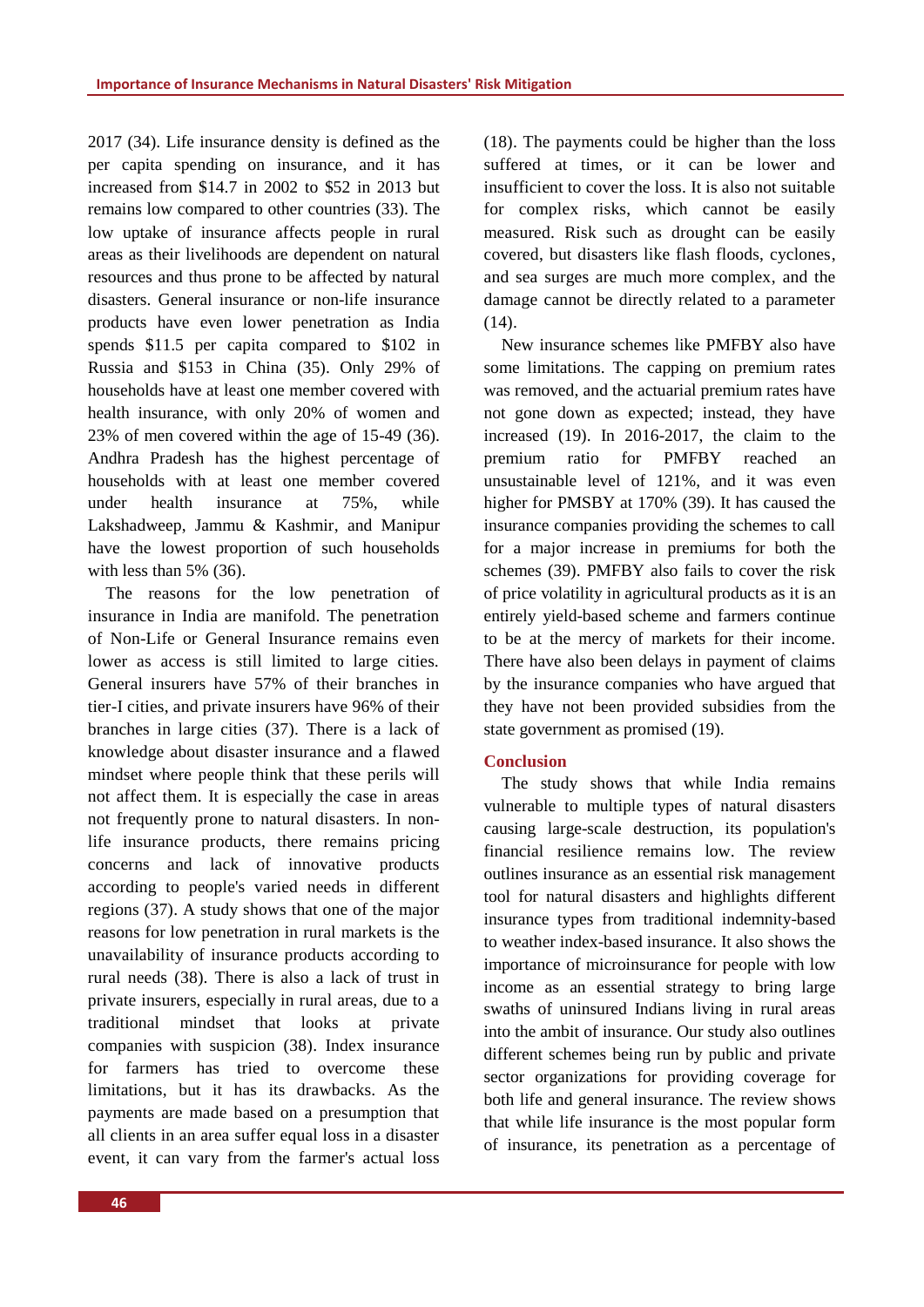GDP (3.17% in 2005 to 3.40% in 2016-2017) and per capita spending remains low (\$52) in India. General insurance is further explained by highlighting the schemes under crop insurance, livestock insurance, and home insurance. The review shows that after implementing PMFBY, there has been an increase in the number of farmers insured, but certain drawbacks like high claim-to-premium ratios and delays in payments remain. Livestock and home insurance from natural disasters are available through multiple public and private insurers, but the penetration in these sectors remains low.

This study has further substantiated other studies which have highlighted the importance of insurance as a means of hedging risks and providing much-needed financial liquidity to the low-income population in the aftermath of a disaster (31, 40). A study after cyclone Phailin in Odisha concluded that different insurance products made important contributions in rebuilding the lives of insured people after the disaster (31, 41). It also highlighted the importance of insurance as compared to the relief and compensation provided by the government. Insurance provided a sense of security to the people compared to relief measures, as it assured a level of certainty. It helps farmers plan and adopts innovative and new agriculture techniques as it gives them security against crop failure. Another study conducted in India, Sri Lanka, and Bangladesh corroborated this, as it showed people's preference towards the security of insurance rather than the ad-hoc nature of relief (42). The study also shows the importance of public and private insurers in covering a large country like India. Private insurance provides innovative products and competition, but insurance remains relevant only as long as the private insurers remain solvent (13). The role of government in such an atmosphere becomes important in formulating insurance schemes, making them financially robust for the insurers, and keeping them affordable for low-income households (13). It provides subsidies to lowincome families directly through its schemes or subsidizing private insurers' products to make them affordable (31). It also provides reinsurance to insurance providers, thus reducing their risk. The government needs to invest in the expansion of weather index-based insurance by setting up weather stations, as private insurers are usually unwilling to set up the same given the high initial costs (43).

Microinsurance has emerged as an important product for providing access to low-income communities as they cannot be reached by regular commercial insurance. It can help poor communities by giving them the security to invest in new assets, take up new farming techniques, and risk new but higher-yielding seeds (13). It helps in the time of disasters and can generally help increase a farmer's yield, thus increasing his production and breaking the cycle of poverty. A study showed that around 39% of people, who accessed microinsurance in the study area, felt that these schemes would reduce the need for borrowing money after a disaster (42). Like most general insurance schemes, microinsurance schemes require renewal at regular intervals, usually yearly, and this underlines the need for trust in insurance providers among people and communities. The government's role in backing these schemes and visibly promoting them can help build this trust among the people. Urban flooding has become another common threat in India as multiple Indian cities are inundated year after year, with Mumbai, Srinagar, and Guwahati facing frequent flooding. Due to low insurance coverage of homes and businesses, these floods cause massive economic damage. A study conducted in the city of Guwahati recommends insurance coverage for not only homeowners and businesses but also public infrastructure and local authorities (44). It will help individual clients and ensure that local and state budgets do not go haywire in case of disasters.

As shown in this paper, there have been multiple insurance schemes initiated in the country over the last few years, but the penetration of insurance in our country remains low, not only compared to developed countries but also in comparison to other developing countries such as China. There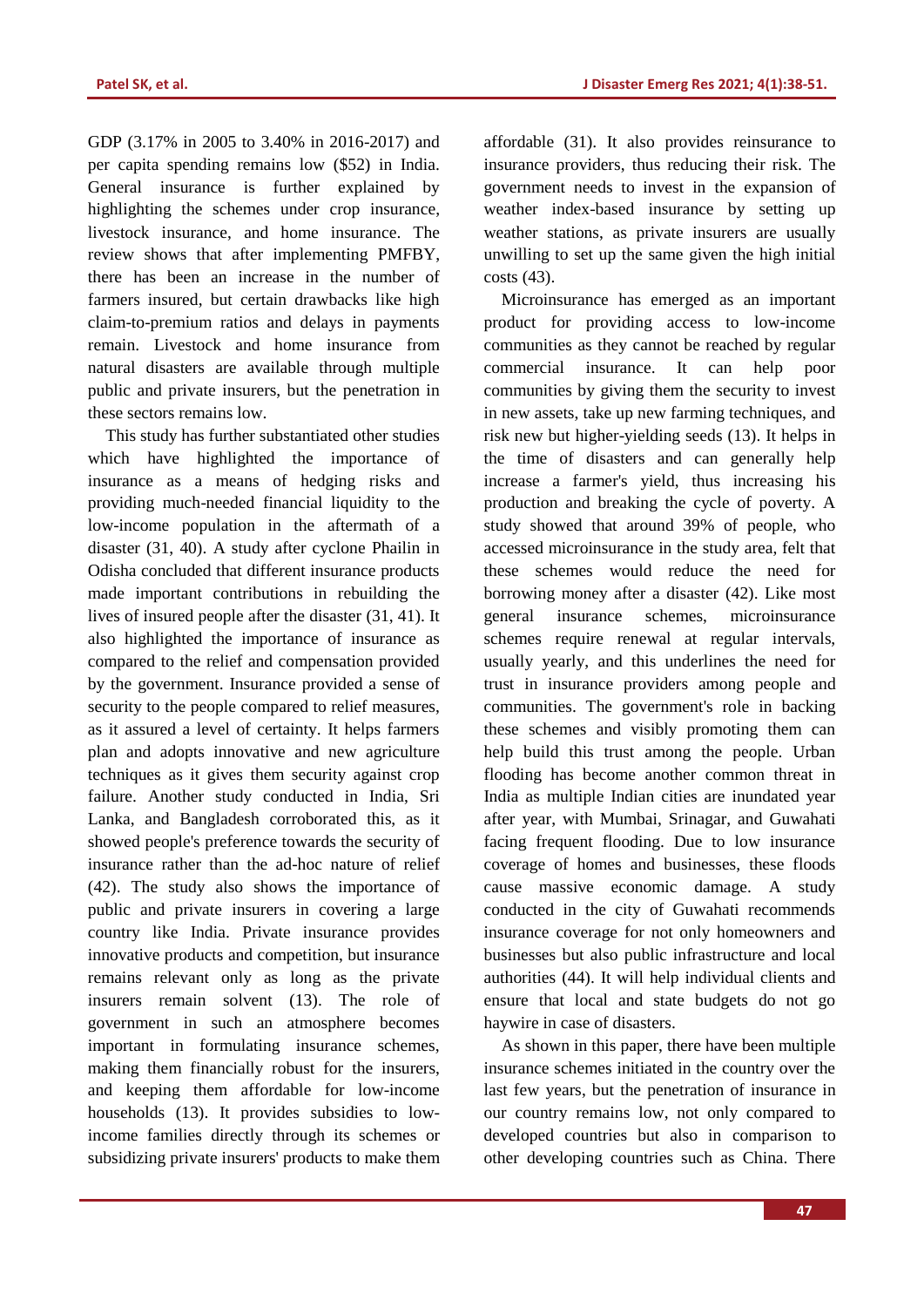are high-risk levels even in publicly financed schemes, as shown through the claim-to-premium ratio for PMFBY and PMSBY for the year 2016- 2017 (39). India needs to adopt global best practices in crop damage, as it affects millions of farmers in the country every year. While insurance companies have demands to increase the premium for PMFBY and PMSBY, the government needs to continue the heavy subsidization of premiums, which stands at 83% for 2016-17 (19). These subsidies are in line with international best practices as China subsidizes premiums up to 80%, and even a high-income, developed country like the USA subsidizes the premiums up to 70%. High subsidization has played a role in bringing more sown areas under insurance, which stands at 69% in China and 89% in the USA as of 2015 (19). India can also look at Kenya's example as it has developed a mobile-based application for transferring money to farmers resulting in efficient claim settlements within 2-4 days (19). PMFBY mandates mobile-based GPS technology for yield assessment, but its implementation at the ground level is lacking. Technological innovations can help in better management of these schemes and reducing leakages in the system. As most of the schemes are subsidized by India's government, risk pooling mechanisms among countries can be another important risk diversification (18). The pooling of funds can help India and other countries share risk management practices and exchange technical and financial resources for better disaster management. It can also be made more effective by involving multinational organizations like World Bank and International Monetary Fund (IMF) and investing in diverse financial instruments like Catastrophe Bonds (18).

While presenting an analysis of the importance of disaster insurance, the present study has some limitations. The study is based on existing literature, and no field-based study was conducted. The study also aims to provide a critical analysis of disaster insurance and does not claim an exhaustive survey highlighting every insurance scheme or policy. It also maintains its focus on insurance and does not go into other means of disaster management essential for risk mitigation.

# **Recommendations and future policy implications**

The current study has shown multiple aspects of India's insurance, its benefits, lack of widespread coverage, policy shortcomings, and its potential to diversify risks. The study calls for an urgent effort to increase the number of insured to manage better the economic impacts of disasters. Lack of knowledge and trust are usually highlighted as the factors behind the low penetration levels of insurance. The government needs to run campaigns to increase awareness of insurance and its benefits. There is also a need to engage with current clients to ensure that their concerns are addressed and they do not opt out of the insurance schemes after a year or two. Community engagement is an important aspect to ensure the trust of people and will also help maintain proper feedback channels to the insurance companies and the government. It can also help make changes to existing products and better design insurance products in the future. While microinsurance has played an important role in disaster risk reduction, it needs to be supplemented by a comprehensive disaster management plan that focuses on building disasterresilient infrastructure, preparing effective response measures, and promoting sustainable livelihoods and sustainable development.

# **List of abbreviations**

DRM: Disaster Risk Management; CCIS: Comprehensive Crop Insurance Scheme; NAIS: National Agricultural Insurance Scheme; AIC: Agriculture Insurance Company; MNAIS: Modified National Agricultural Insurance Scheme ; WIBIS: Weather Index-based Insurance Scheme; PMFBY: Pradhan Mantri Fasal Bima Yojana; PMJJBY: Pradhan Mantri Jeevan Jyoti Bima Yojana; PMSBY: Pradhan Mantri Suraksha Bima Yojana ; SBI: State Bank of India; SEWA: Self-Employed Women's Association; AIDMI: All India Disaster Mitigation Institute; GDP: Gross Domestic Product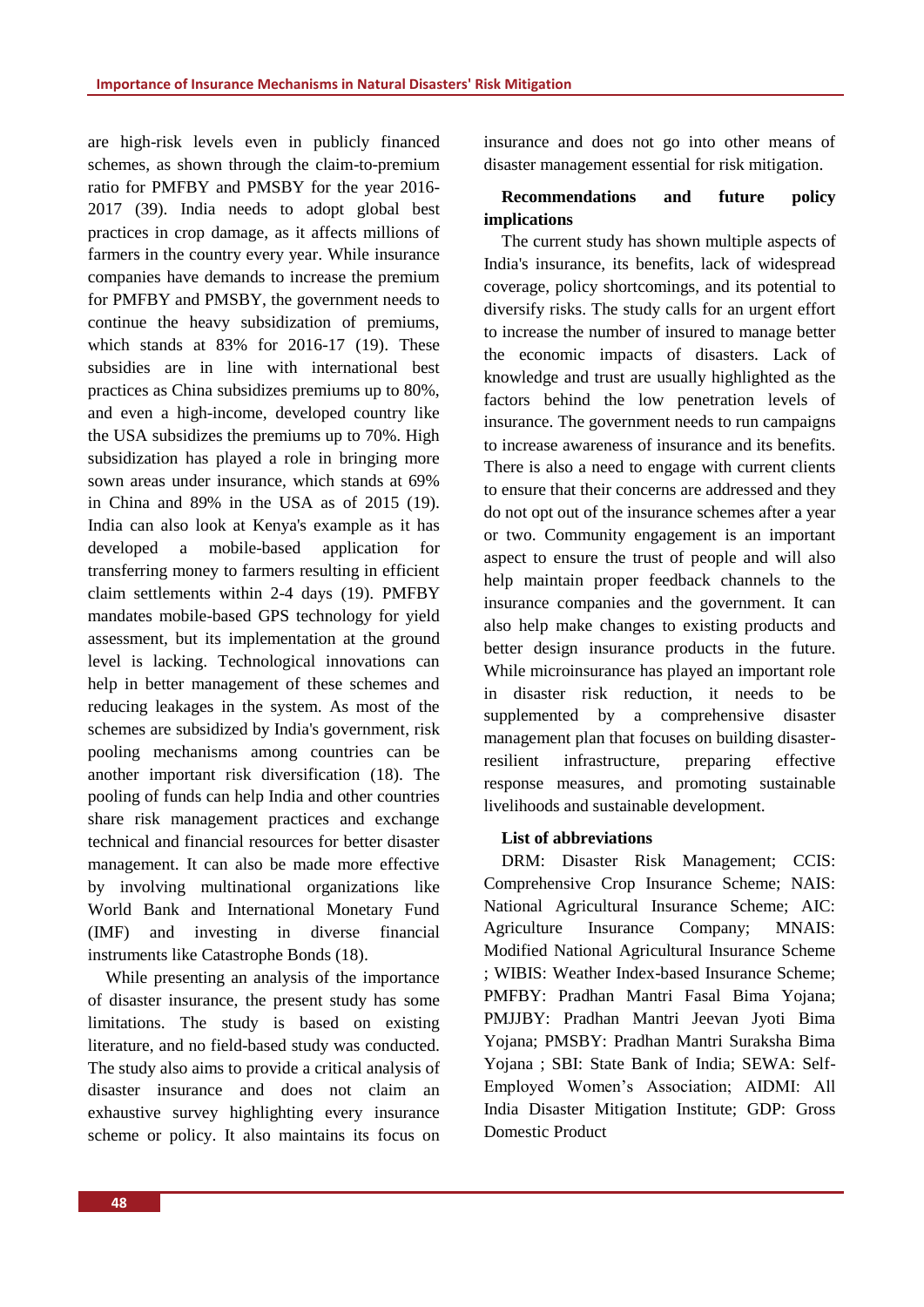#### **Acknowledgements**

The authors are grateful to other colleagues of Population Council, New Delhi India office for providing the necessary inputs for writing this paper.

# **Authors' contributions**

Sangram Kishor Patel has conceptualized, performed the analysis and taken lead in writing the paper. Ankit Nanda has performed the analysis, review of literature and written the paper. Saradiya Mukherjee has done the review of literature, compiled the reagents/materials/tools/references sections and written the paper.

#### **Funding**

No funding sources

#### **Conflict of interest**

The authors declare that they have no competing interests.

#### **References**

- 1.Baur E, Parker M. Building financial resiliencethe role of risk transfer for sovereign disaster risk management. Planet@ risk. 2015;3(1).
- 2.Natural catastrophe losses at their highest for four years [Internet]. Munich RE. 2017.
- 3.Emerging countries affected by insurance gaps [Internet]. Munich RE. 2013. Available from: https://www.munichre.com/topics-online/ en/ climate- change- and- natural- disasters/ resilience/ emerging- countries- naturalcatastrophies- insurance- gap. html.
- 4.OECD. Disaster Risk Financing: A global survey of practices and challenges. OECD Publishing, Paris, 2015.
- 5.Le Quesne F, Tollmann J, Range M, et al. The role of insurance in integrated disaster & climate risk management: Evidence and lessons learned. Institute for Environment and Human Security, United Nations University, 2017.
- 6.Warner K, Ranger N, Surminski S, et al. Adaptation to climate change: Linking disaster risk reduction and insurance. Geneva, Switzerland: United Nations International Strategy for Disaster Reduction, 2009.
- 7.Quarantelli EL, editor Catastrophes are different from disasters: Some implications for crisis planning and managing drawn from Katrina. Online forum and essays]–Social Science Research Council; 2005: Citeseer.
- 8.GOI. Disaster Management in India A Status Report. National Disaster Management Division, Ministry of Home Affairs, Government of India; 2004.
- 9.Wallemacq P, House R. Economic Losses, Poverty and Disasters 1998–2017. Brussels: CRED and UNISDR, 2018.
- 10. FICCI. India General Insurance "Vision 2025" Towards an inclusive, progressive and high performing sector. FICCI, 2013.
- 11. Sylvester A, Tate M, Johnstone D. Beyond synthesis: re-presenting heterogeneous research literature. Behaviour & Information Technology. 2013;32(12):1199-215.
- 12. Cronin P, Ryan F, Coughlan M. Undertaking a literature review: a step-by-step approach. British journal of nursing. 2008;17(1):38-43.
- 13. Mechler R, Linnerooth-Bayer J, Peppiatt D. Disaster Insurance for the Poor? A review of microinsurance for natural disaster risks in developing countries. ProVention Consortium, 2006.
- 14. Bhat S, Mukherjee P. Towards de-risking disasters: Taking stock of microinsurance for disaster risk reduction–index based microinsurance in South and South East Asia. Lucknow, India: MicroSave, 2013.
- 15. GFDDR, World Bank Group. Financial Protection against Natural Disasters: From Products to Comprehensive Strategies An Operational Framework for Disaster Risk Financing and Insurance. Washington D.C, USA: World Bank, 2014.
- 16. Sobel RS, Leeson PT. Government's response to Hurricane Katrina: A public choice analysis. Public Choice. 2006;127(1-2):55-73.
- 17. Schneider SK. Administrative breakdowns in the governmental response to Hurricane Katrina. Public Administration Review. 2005; 65(5):515.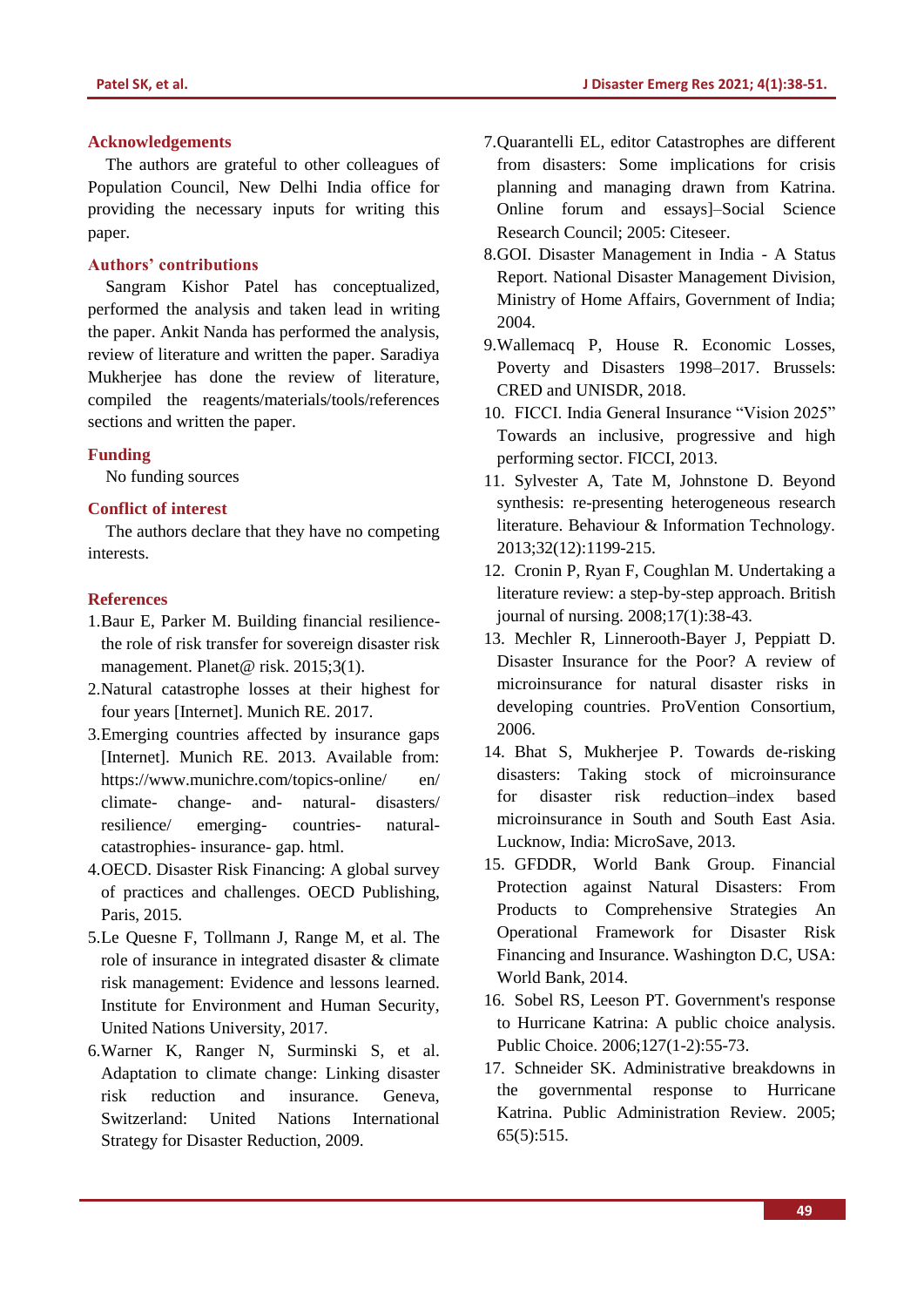- 18. ESCAP, IDD. Financing Disaster Risk Reduction for Sustainable Development in Asia and the Pacific. Third International Conference on Financing for Development; Addis Ababa, Ethiopia: ESCAP; 2015.
- 19. Gulati A, Terway P, Hussain S. Crop Insurance in India: Key Issues and Way Forward. New Delhi, India: Indian Council for Research on International Economic Relations, 2018.
- 20. GOI. Report of the Committee to Review the Implementation of Crop Insurance Schemes in India. Department of Agriculture & Cooperation, Government of India; 2014.
- 21. GOI. Pradhan Mantri Fasal Bima Yojana. Ministry of Agriculture & Farmers Welfare, Government of India; 2016.
- 22. BAROT JK. Study of Indian Livestock Insurance Sector. International Journal of Research in Humanities & Social Sciences. 2015;3(4):52-9.
- 23. Urech E, Patankar M, Winter P, Singh P, Welten P, Mu S, et al. Closing the insurance gap for livestock. Zurich: Swiss Reinsurance Company Ltd, 2017.
- 24. ILO. Insurance products provided by insurance companies to the disadvantaged groups in India. Geneva, Switzerland: International Labour Office, 2005.
- 25. FICCI. India General Insurance "Improving penetration & driving market creation". FICCI, 2014.
- 26. IRDAI. Handbook on Life Insurance. Insurance Regulatory and Development Authority, Government of India: 2012.
- 27. Roth J, Ramm G. Microinsurance: Demand and Market Prospects –India. Allianz AG, GTZ and UNDP, 2006.
- 28. GOI. Pradhan Mantri Jeevan Jyoti Bima Yojana. Department of Financial services, Ministry of Finance, Government of India; 2015a.
- 29. GOI. Pradhan Mantri Suraksha Bima Yojana. Department of Financial services, Ministry of Finance, Government of India; 2015b.
- 30. Garand D. CGAP Working Group on Microinsurance: Good and Bad Practices in Microinsurance. India: VimoSEWA, 2005.
- 31. Bhatt MR, Pathak V. Risk Transfer through Microinsurance: Lessons Learnt and Evidence from Phailin Cyclone Affected Community. All India Disaster Mitigation Institute (AIDMI) and UNISDR, 2015.
- 32. Gupta S, Agrawal R. Micro-insurance for Disaster Management@ A Case of Afat Vimo in Orissa. Journal for Studies in Management and Planning. 2015;1:220-6.
- 33. Kaur J. Insurance Penetration and Density in India. International Journal Of Business Management. 2015;2(1):765-70.
- 34. Kalal AD, Gajja NG. Growth of Insurance in Rural Areas. IOSR Journal of Business and Management. 2017:12-7.
- 35. IMF. Technical Note on Insurance Sector Regulation and Supervision. Washington D.C., USA: International Monetary Fund, 2018.
- 36. Iips I. National Family Health Survey (NFHS-4), 2015–16. International Institute for Population Sciences (IIPS), Mumbai, India. 2017.
- 37. Four reasons why Indians buy such little general insurance [Internet]. Livemint. 2018. Available from: https://www.livemint.com/ Opinion/ mZXybE4ywQZQag12KzY7TO/Fourreasons-why- Indians-buy-such- little- generalinsurance. html.
- 38. Rao N, Periyasamy S. Life Insurance Penetration in Rural Areas-Indian Perspective. International Journal of Banking, Risk and Insurance. 2014;2(2):21.
- 39. Sahu P. Govt insurance schemes: Claim ratio reached up to 170% in FY-17. Indian Express. 2017. Available from: https://indianexpress.com/ article/ business/business-others/pmjjby-govtinsurance-schemes-claim-ratio-reached-up- to-170- per-cent-in-fy17/
- 40. Patel SK, Agrawal G, Mathew B, et al. Climate change and women in South Asia: a review and future policy implications. World Journal of Science, Technology and Sustainable Development. 2019;17(2):145-66.